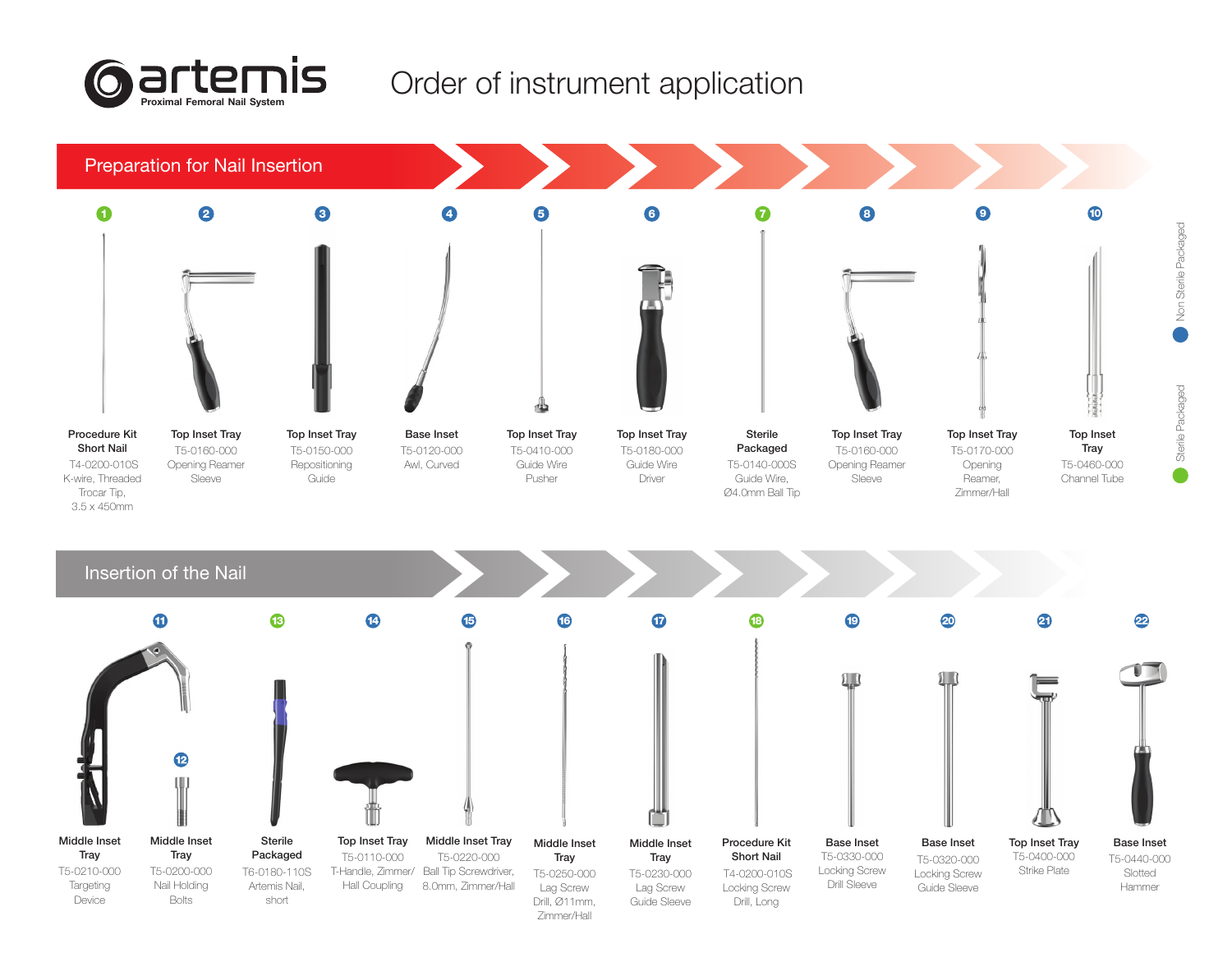

## Order of instrument application